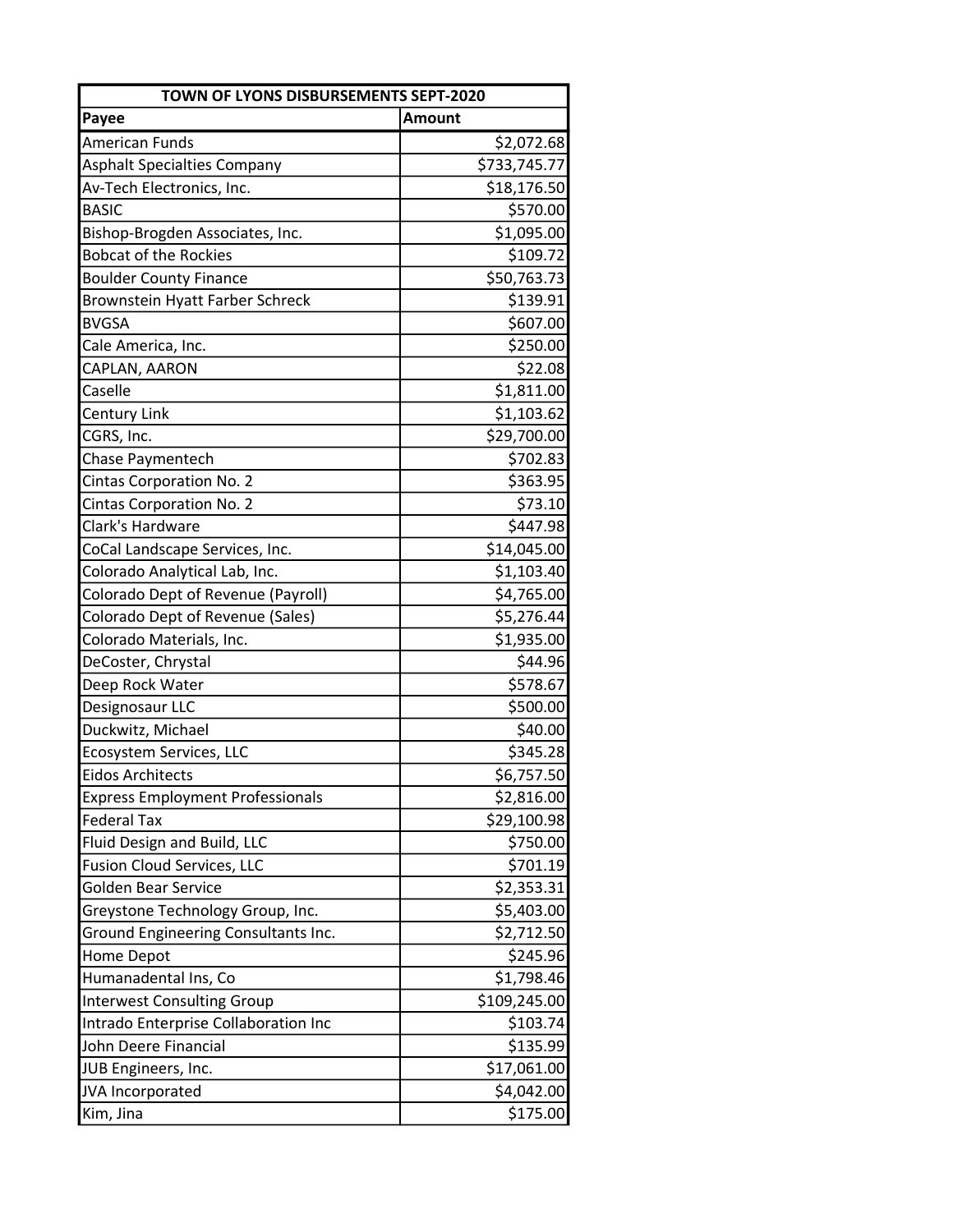| Kristin Nordeck Brown PC              | \$2,400.00  |
|---------------------------------------|-------------|
| Landis+Gyr Technologies, Inc.         | \$728.44    |
| Lewan & Associates                    | \$219.58    |
| Lewan & Associates                    | \$337.69    |
| Longmont Humane Society Inc.          | \$407.00    |
| Longmont, City of                     | \$43,571.01 |
| <b>Lyons Chamber of Commerce</b>      | \$44.40     |
| <b>Lyons Communications</b>           | \$261.90    |
| <b>MEAN</b>                           | \$83,023.08 |
| M.J. Wells & Associates, Inc.         | \$518.00    |
| Marv's Quality Towing Inc             | \$307.50    |
| McDonald Farms Enterprises Inc        | \$6,806.13  |
| Metta Urban Design LLC                | \$2,330.00  |
| <b>Miles Partnership</b>              | \$1,996.00  |
| N Line Electric, LLC                  | \$15,312.73 |
| n8 Communication LLC                  | \$1,500.00  |
| Northern Water                        | \$23,040.40 |
| NV5 Inc.                              | \$1,380.00  |
| One Way, Inc                          | \$153.83    |
| Otak, Inc                             | \$12,198.50 |
| Payroll                               | \$99,038.65 |
| Peak 2 Peak Commercial Cleaning       | \$2,045.07  |
| <b>Peak Communication</b>             | \$90.00     |
| Pipestone Equipment                   | \$1,598.55  |
| Pitney - Bowes                        | \$999.42    |
| Postmaster                            | \$0.00      |
| Prairie Mountain Publishing Company   | \$1,325.27  |
| Principal Life Insurance Company      | \$456.78    |
| Quill                                 | \$403.53    |
| Reserve Account                       | \$500.00    |
| RG and Associates, LLC                | \$7,618.00  |
| Rocky Mountain Blueprint & Supply Co. | \$15.00     |
| Roussil, Keith and Lindsey            | \$500.00    |
| Sensus USA, Inc.                      | \$4,979.84  |
| <b>Starkovich Law LLC</b>             | \$909.00    |
| <b>Street Smart Rental LLC</b>        | \$710.00    |
| Ted D Miller Associates Inc.          | \$450.00    |
| <b>Trident Protection Group, LLC</b>  | \$2,153.31  |
| Trish Murtha                          | \$124.00    |
| Trombley, Ann T.                      | \$1,540.00  |
| U.S. Bank                             | \$4,156.44  |
| <b>UCHealth Medical Group</b>         | \$96.00     |
| United HealthCare Insurance Co        | \$29,817.37 |
| <b>Utility Notification Center</b>    | \$58.11     |
| Verizon Wireless                      | \$1,362.60  |
| Vision Service Plan (VSP)             | \$617.55    |
| <b>Wagner Welding Supply Co</b>       | \$17.36     |